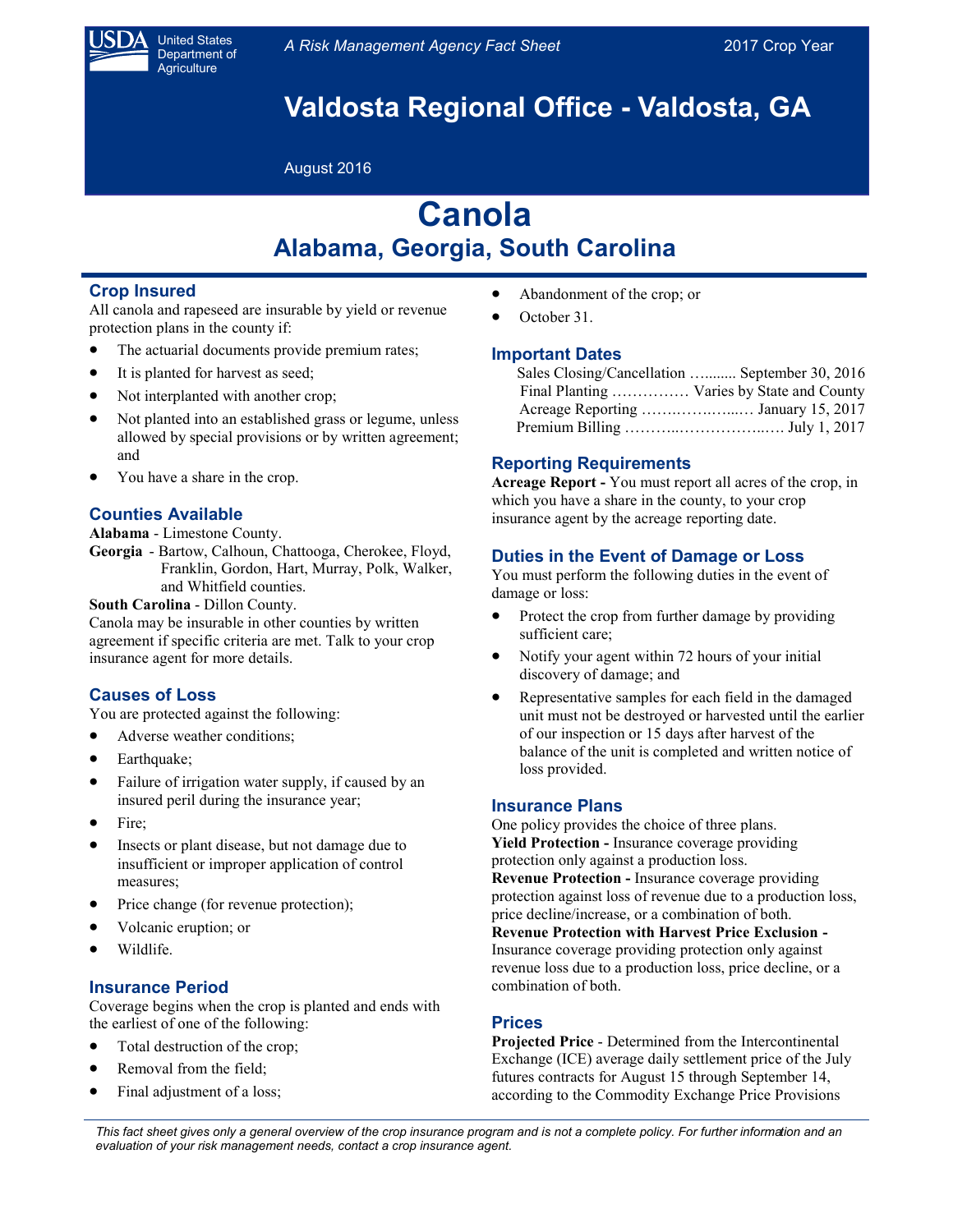(CEPP). The projected price is used to calculate your premium and any prevented planting payment. **Harvest Price** - Determined from the ICE average daily settlement price of the July futures contracts for June 1 through June 30, according to the CEPP. For more [information talk your crop insurance agent or go to](http://webapp.rma.usda.gov/apps/ActuarialInformationBrowser)  [webapp.rma.usda.gov/apps/actuarialinformationbrowser/.](http://webapp.rma.usda.gov/apps/ActuarialInformationBrowser)

### **Definitions**

**Approved Yield -** The average of actual production history (APH) yields, assigned or adjusted yields, or unadjusted transitional yields that your insurance company calculates and approves.

**Cancellation Date -** The calendar date when coverage for the crop automatically renews unless canceled in writing by either you or the company, or terminated according to the policy terms.

**Harvest Price Exclusion -** Revenue protection with the harvest price excluded when determining the revenue guarantee. The harvest price is not excluded for determining value of production for losses.

**Production Guarantee -** Bushels guaranteed per acre determined by multiplying your approved yield (based on your records) by the coverage level percentage you choose.

**Revenue Protection Guarantee -** For revenue protection only, amount determined by multiplying the production guarantee by the greater of the projected price or the harvest price. If you choose the harvest price exclusion, the production guarantee is only multiplied by the projected price.

### **Insurance Units**

**Basic Units -** A basic insurance unit includes all your insurable canola acreage in the county in which you have 100-percent share and includes any cash-rented land. If you also grow canola on shares with another entity, that acreage is a separate basic unit. A 10-percent premium discount applies.

**Optional Units -** A basic unit may be divided into two or more optional units by Farm Service Agency farm number (FN), irrigated and non-irrigated acreage, or organic practice. No premium discount applies.

**Enterprise Unit -** All insurable canola in the county in which you have a share. To qualify for an enterprise unit, you must insure under yield or revenue protection and:

- Have at least two FNs that each have the lesser of 20 acres or 20 percent of the insured crop acreage in the enterprise unit; or
- Have one FN with at least 660 planted acres.

A variable premium discount and increased premium subsidy apply.

**Whole Farm Unit -** Available for revenue protection

policies only. A variable premium discount applies. You are required to pay separate administrative fees for each crop included in the whole-farm unit. Talk to your crop insurance agent for more details about units.

## **Coverage Levels and Premium Subsidies**

Coverage levels range from 50 to 75 percent of your approved yield. You may choose one coverage level for all your irrigated acreage in the county and a different coverage level for all your non-irrigated acreage. For example, an approved yield of 1,700 pounds per acre would result in a guarantee of 1,105 pounds per acre at the 65-percent coverage level. Crop insurance premiums are subsidized as shown in the following table. Your share of the premium is 100 percent minus the subsidy amount. For example, if you choose the 75-percent coverage level, your premium share is 45 percent of the premium for optional or basic units  $(100 - 55 = 45)$ percent), 23 percent for an enterprise unit  $(100 - 77) = 23$ percent), or 20 percent for a whole farm unit  $(100 - 80)$ 20 percent).

| <b>Item</b>                | Percent                        |    |    |    |    |    |  |
|----------------------------|--------------------------------|----|----|----|----|----|--|
| <b>Coverage Level</b>      | 50                             | 55 | 60 | 65 | 70 | 75 |  |
| <b>Unit Type</b>           | <b>Percent Premium Subsidy</b> |    |    |    |    |    |  |
| <b>Basic/Optional Unit</b> | 67                             | 64 | 64 | 59 | 59 | 55 |  |
| <b>Enterprise Unit</b>     | 80                             | 80 | 80 | 80 | 80 | 77 |  |
| <b>Whole Farm Unit</b>     | 80                             | 80 | 80 | 80 | 80 | 80 |  |

Catastrophic Risk Protection (CAT) coverage is fixed at 50 percent of your approved yield and 55 percent of the projected price. CAT is 100-percent subsidized with no premium cost to you. There is an administrative fee of \$300 per crop per county, regardless of the acreage.

#### **Prevented Planting**

Prevented planting coverage is 60 percent of your production guarantee for timely planted acreage. If you pay an additional premium, you may increase your prevented planting coverage to a level specified in the actuarial documents.

### **Late Planting**

The late planting period begins the day after the final planting date for the insured crop and ends 5 days after the final planting date. For insured crop acreage planted during the late planting period, the production guarantee for each acre is reduced by 3 percent for each day planted after the final planting date.

## **Replant Provision**

The replanting payment is allowed if the canola is damaged by an insurable cause of loss so the remaining